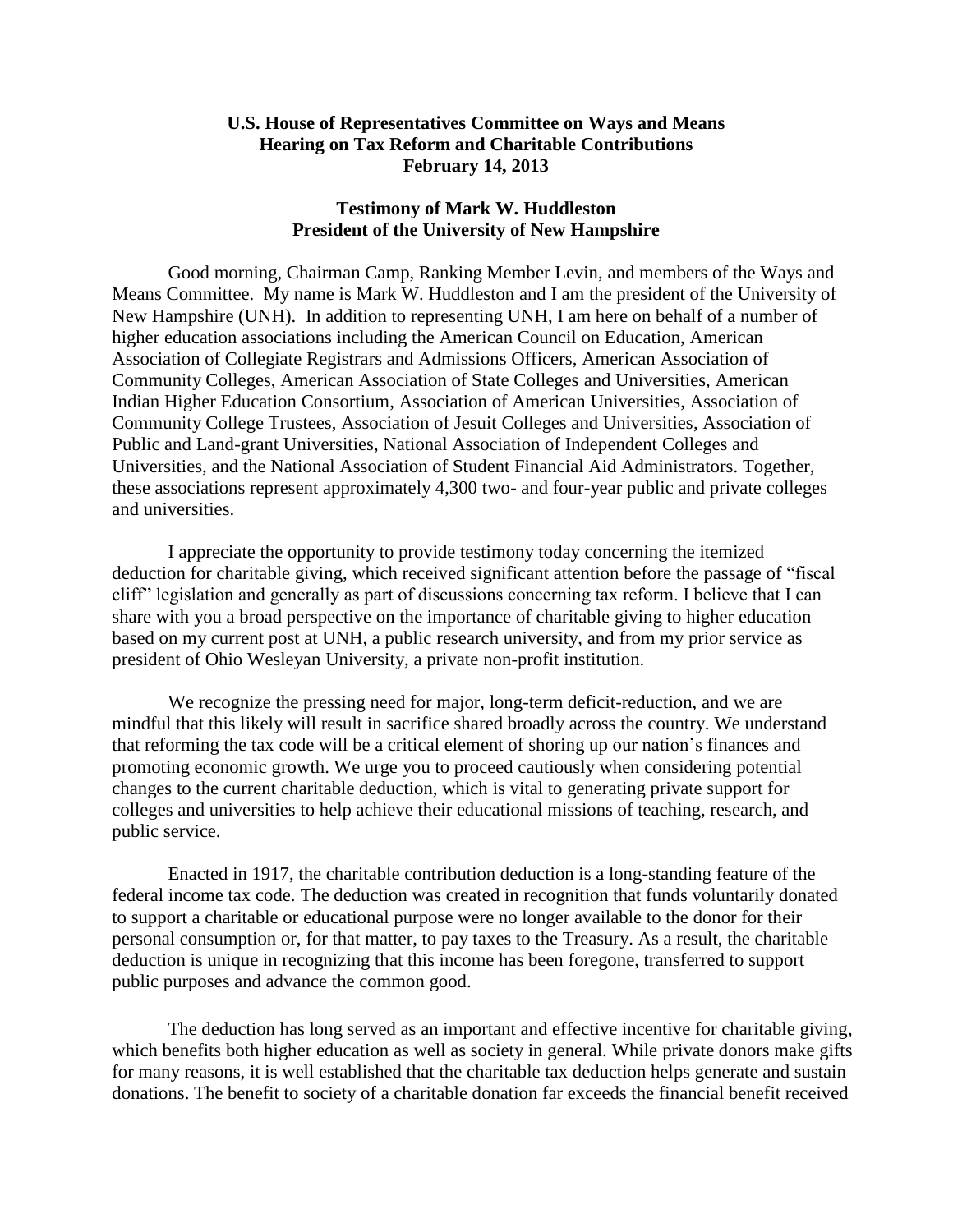by a donor. For every dollar a typical donor receives in tax relief for his or her gift, the public gains approximately three dollars of benefit.<sup>1</sup>

The teaching, research, and public service missions of colleges and universities rely on charitable giving. According to the Council for Aid to Education, colleges and universities in 2011 received \$30.3 billion in charitable gifts. Private charitable donations work in concert with federal and state investments to ensure access to higher education through student financial aid. They also support teaching, groundbreaking research and technological innovation, and the public service activities of colleges and universities.

At the University of New Hampshire, more than two-thirds of the donors who have created endowments have done so to support financial aid and scholarships. Ten percent of the funds we raise in any given year underwrite research and teaching initiatives. While they are fewer in number, some of our donors do recognize that better facilities can be essential to better teaching—a fortunate perception given the challenges associated with state bonding and the resulting backlog in major maintenance. In short, our partnership with private donors has delivered enormous economic benefits to our society, but unfortunately, it is a partnership undergoing severe stress.

Colleges and universities are facing great financial challenges, escalating the importance of private giving to help restrain tuition increases and sustain these anchor institutions. For public institutions, which enroll 80 percent of all students in the nation, the single largest factor in driving up tuition prices is declining state support. Unfortunately, as a result of the recession, state support for public higher education is at a 20-year low, triggering increased tuition at public institutions to offset reduced state appropriations. Indeed, there is a direct and inverse relationship between the level of state appropriations and the level of tuition increases, as illustrated in the chart below.



 $\overline{a}$ 

<sup>&</sup>lt;sup>1</sup> Stephanie Strom, *Big Gifts, Tax Breaks and a Debate on Charity*, New York Times, September 6, 2007.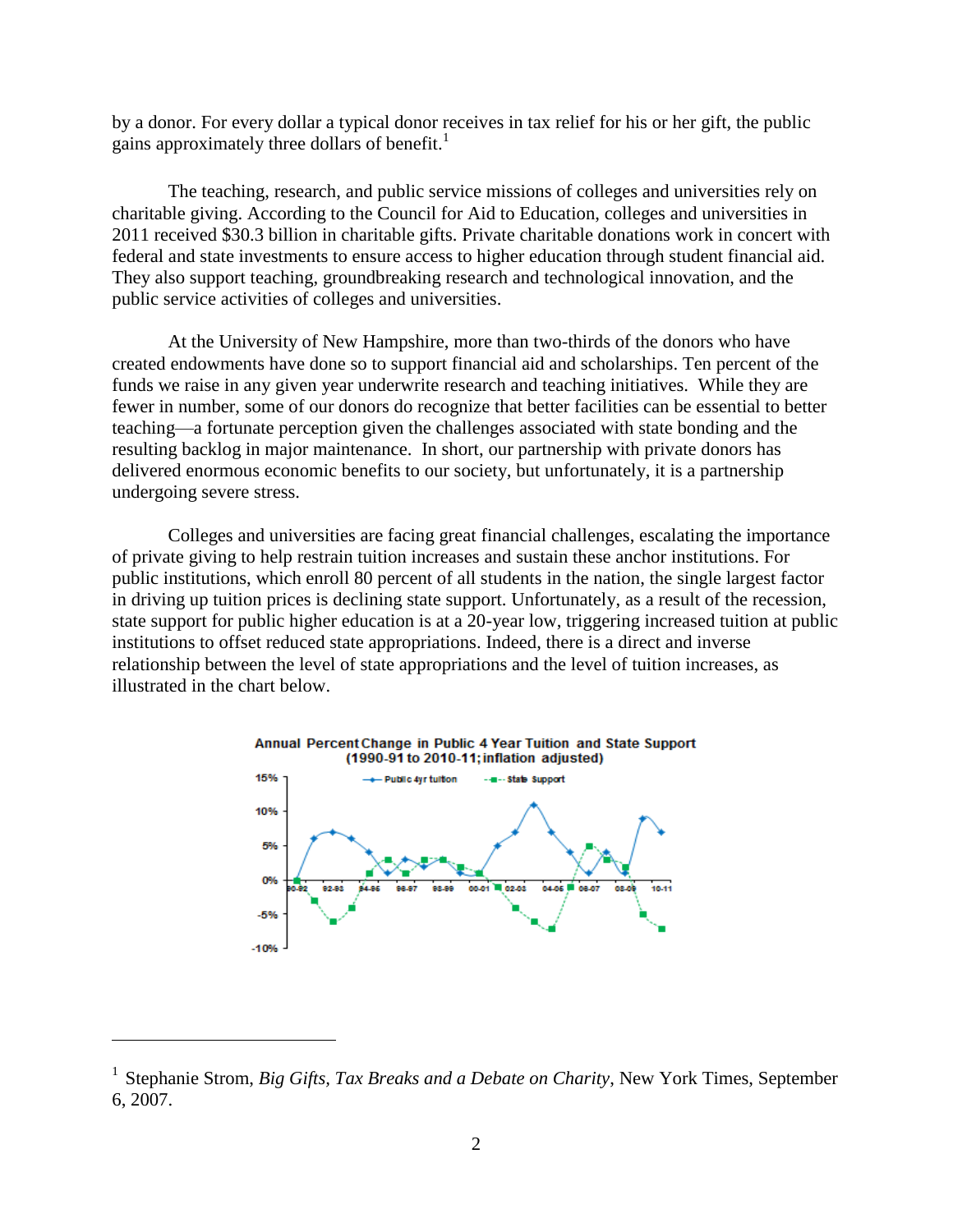In 2010, state and local support for general higher education operations fell to a 25-year low in inflation-adjusted terms, while full time equivalent enrollment increased by 61 percent over the same period. From 1998–99 to 2008–09, state appropriations as a share of institutional revenues per student dropped from 49 percent to 34 percent at public research institutions, 56 percent to 43 percent at state colleges, and 64 percent to 57 percent at community colleges. As a result of declining state support, the share of total institutional revenue from tuition rose from 25 percent to 32 percent at public research institutions, 33 percent to 43 percent at state colleges and 22 percent to 27 percent at community colleges. The increases were insufficient to offset declining state support. Between 2007–08 and 2010–11, state appropriations for higher education per student declined by 18 percent in real terms, the largest three-year decline in 30 years.

UNH has the unfortunate distinction of being last in the nation in per capita public support. The State of New Hampshire currently provides only 6 percent of our operating budget, after the largest percentage cut in appropriation in the nation's history: 49 percent, in 2011. In fact, if the state doubled its support, we would still be last. The state's subsidy to each public college and university student in the state has fallen by \$5,000 in real terms over the past decade; it now amounts to less than \$600 per year. We were already cost-effective—our cost per credit hour is 30 percent lower than our competitors in the Northeast—and we succeeded in absorbing almost 80 percent of the most recent loss in funding.

Under these circumstances, private philanthropy is especially critical to our mission. To uphold our commitment to keep UNH affordable and to ensure a high-quality academic program, UNH must rely increasingly on private donors. While donors give to causes they believe in, more than for a tax break, we certainly would not want to create disincentives for successful individuals to give back to the institutions that create opportunities for their fellow Americans.

Private colleges and universities face a different set of circumstances. They have always relied upon charitable gifts to achieve their educational missions. In fact, many private institutions owe their very existence to generous charitable gifts. Few independent institutions receive significant amounts of state support for their operating budgets. Some states provide financial aid that helps students attend these institutions. When state financial aid is reduced as a result of budget cuts, private colleges must use even more of their own funds to fill the gap. At private institutions, college and university grants, scholarships, and fellowships for students have been increasing in recent years.<sup>2</sup> This institutionally-provided aid is funded in significant part from charitable donations. At Ohio Wesleyan, for example, in a total annual budget of \$101 million this year, \$39 million is from private sources, which is devoted to student financial aid.

Private and public institutions experienced historic declines in the value of their endowments during the height of the recession from which they have not completely recovered. Last fiscal year, the average rate of endowment return was -0.3 percent, and over the last five years it has been 1.1 percent.<sup>3</sup>

The University of New Hampshire endowment is managed in part by the university system and in part by our own foundation. Last year, they achieved returns of 1.5 percent and 0.8

 $\overline{a}$ 

<sup>2</sup> NACUBO Tuition Discounting Survey 2000 to 2010.

<sup>&</sup>lt;sup>3</sup> 2012 NACUBO-Commonfund Study of Endowments.